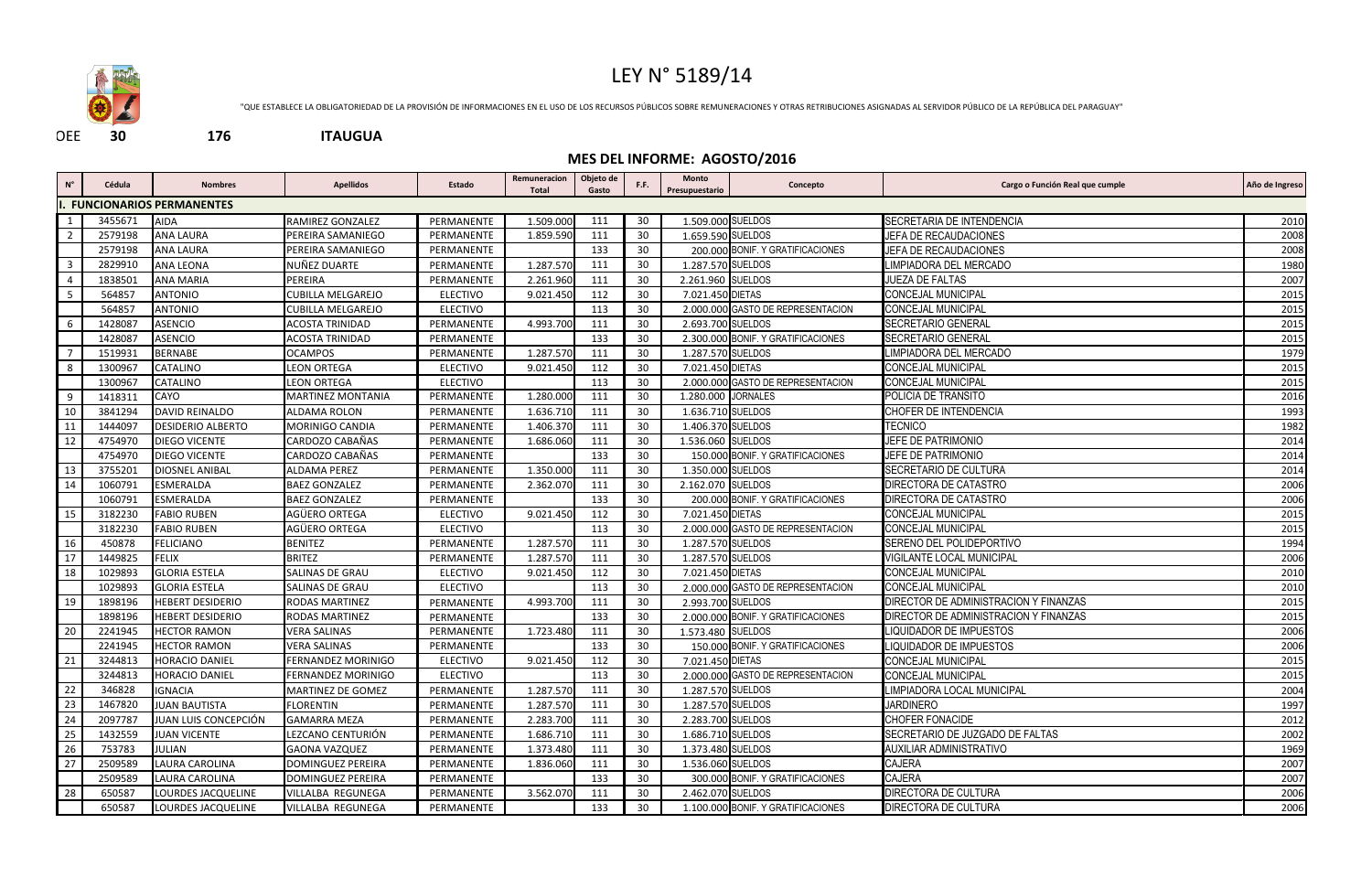| 29                      | 367477                         | <b>LUCIANO</b>                 | <b>CABRERA PALACIOS</b>             | <b>ELECTIVO</b>          | 9.021.450              | 112        | 30       | 7.021.450 DIETAS   |                                        | <b>CONCEJAL MUNICIPAL</b>                                       | 2015         |
|-------------------------|--------------------------------|--------------------------------|-------------------------------------|--------------------------|------------------------|------------|----------|--------------------|----------------------------------------|-----------------------------------------------------------------|--------------|
|                         | 367477                         | <b>LUCIANO</b>                 | <b>CABRERA PALACIOS</b>             | <b>ELECTIVO</b>          |                        | 113        | 30       |                    | 2.000.000 GASTO DE REPRESENTACION      | CONCEJAL MUNICIPAL                                              | 2015         |
| 30                      | 4328779                        | <b>LUCIANO</b>                 | <b>SALINAS JARA</b>                 | <b>ELECTIVO</b>          | 9.021.450              | 112        | 30       | 7.021.450 DIETAS   |                                        | <b>CONCEJAL MUNICIPAL</b>                                       | 2015         |
|                         | 4328779                        | <b>LUCIANO</b>                 | <b>SALINAS JARA</b>                 | <b>ELECTIVO</b>          |                        | 113        | 30       |                    | 2.000.000 GASTO DE REPRESENTACION      | CONCEJAL MUNICIPAL                                              | 2015         |
| 31                      | 2103146                        | LUIS ALBERTO                   | ALVAREZ ISASI                       | PERMANENTE               | 3.662.070              | 111        | 30       | 2.162.070 SUELDOS  |                                        | ENCARGADO DE DOC                                                | 2006         |
|                         | 2103146                        | LUIS ALBERTO                   | <b>ALVAREZ ISASI</b>                | PERMANENTE               |                        | 133        | 30       |                    | 1.500.000 BONIF. Y GRATIFICACIONES     | ENCARGADO DE DOC                                                | 2006         |
| 32                      | 1551213                        | <b>LUIS GONZAGA</b>            | <b>TORRES ALFONSO</b>               | PERMANENTE               | 2.162.070              | 111        | 30       | 2.162.070 SUELDOS  |                                        | <b>AUXILIAR DE TRANSITO</b>                                     | 2007         |
| 33                      | 3718511                        | <b>MARIO GUSTAVO</b>           | ORTIZ BOGARIN                       | <b>ELECTIVO</b>          | 9.021.450              | 112        | 30       | 7.021.450 DIETAS   |                                        | <b>CONCEJAL MUNICIPAL</b>                                       | 2015         |
|                         | 3718511                        | <b>MARIO GUSTAVO</b>           | ORTIZ BOGARIN                       | <b>ELECTIVO</b>          |                        | 113        | 30       |                    | 2.000.000 GASTO DE REPRESENTACION      | <b>CONCEJAL MUNICIPAL</b>                                       | 2015         |
| 34                      | 1769540                        | <b>MIGUEL ANGEL</b>            | <b>MEZA ACOSTA</b>                  | <b>ELECTIVO</b>          | 12.751.100             | 112        | 30       | 5.183.100 DIETAS   |                                        | INTENDENTE MUNICIPAL 2015/2020                                  | 2015         |
|                         | 1769540                        | <b>MIGUEL ANGEL</b>            | MEZA ACOSTA                         | <b>ELECTIVO</b>          |                        | 133        | 30       |                    | 4.000.000 BONIF. Y GRATIFICACIONES     | <b>INTENDENTE MUNICIPAL 2015/2020</b>                           | 2015         |
|                         | 1769540                        | <b>MIGUEL ANGEL</b>            | MEZA ACOSTA                         | <b>ELECTIVO</b>          |                        | 113        | 30       |                    | 3.568.000 GASTO DE REPRESENTACION      | NTENDENTE MUNICIPAL 2015/2020                                   | 2015         |
| 35                      | 1291426                        | <b>MIRIAN VIOLETA</b>          | <b>SALINAS SOSA</b>                 | <b>ELECTIVO</b>          | 9.021.450              | 112        | 30       | 7.021.450 DIETAS   |                                        | <b>CONCEJAL MUNICIPAL</b>                                       | 2010         |
|                         | 1291426                        | <b>MIRIAN VIOLETA</b>          | <b>SALINAS SOSA</b>                 | <b>ELECTIVO</b>          |                        | 113        | 30       |                    | 2.000.000 GASTO DE REPRESENTACION      | <b>CONCEJAL MUNICIPAL</b>                                       | 2010         |
| 36                      | 6616571                        | MIRNA ELIZABETH                | RODAS ALCARAZ                       | PERMANENTE               | 1.400.370              | 111        | 30       | 1.400.370 SUELDOS  |                                        | SECRETARIA DE DIRECCION DE SALUBRIDAD E HIGIENE                 | 2014         |
| 37                      | 5401266                        | <b>NOELIA TERESITA</b>         | SANTACRUZ BOGARIN                   | PERMANENTE               | 1.390.000              | 111        | 30       | 1.390.000 SUELDOS  |                                        | SECRETARIA DE LA DIRECCION DE RECURSOS HUMANOS                  | 2014         |
| 38                      | 3994625                        | <b>NORMA BEATRIZ</b>           | NUÑEZ SALDIVAR                      | PERMANENTE               | 1.500.000              | 111        | 30       | 1.500.000 SUELDOS  |                                        | SECRETARIA DE DIRECCION DE SALUBRIDAD E HIGIENE                 | 2016         |
| 39                      | 1738363                        | <b>ODULIO</b>                  | <b>OJEDA GIMENEZ</b>                | PERMANENTE               | 1.087.570              | 111        | 30       | 1.087.570 SUELDOS  |                                        | SERENO DEPARTAMENTO OPERATIVO DE TRANSITO                       | 2007         |
| 40                      | 1527261                        | <b>OSCAR ESTANISLAO</b>        | <b>GONZALEZ VERA</b>                | PERMANENTE               | 2.896.070              | 111        | 30       | 2.396.070 SUELDOS  |                                        | JEFE DE CATASTRO                                                | 1997         |
|                         | 1527261                        | <b>OSCAR ESTANISLAO</b>        | <b>GONZALEZ VERA</b>                | PERMANENTE               |                        | 133        | 30       |                    | 500.000 BONIF. Y GRATIFICACIONES       | JEFE DE CATASTRO                                                | 1997         |
| 41                      | 1261454                        | <b>RAMON</b>                   | CARDOZO CAMPUZANO                   | <b>ELECTIVO</b>          | 9.021.450              | 112        | 30       | 7.021.450 DIETAS   |                                        | <b>CONCEJAL MUNICIPAL</b>                                       | 2010         |
|                         | 1261454                        | <b>RAMON</b>                   | CARDOZO CAMPUZANO                   | <b>ELECTIVO</b>          |                        | 113        | 30       |                    | 2.000.000 GASTO DE REPRESENTACION      | CONCEJAL MUNICIPAL                                              | 2010         |
| -42                     | 1111724                        | <b>RAMONA</b>                  | DURE CABAÑAS                        | PERMANENTE               | 2.162.070              | 111        | 30       | 2.162.070 SUELDOS  |                                        | ASESORA DE DIRECCION DE RECURSOS HUMANOS                        | 2002         |
| 43                      | 461643                         | <b>RICARDO</b>                 | <b>RIVEROS GUERRERO</b>             | PERMANENTE               | 3.193.700              | 111        | 30       |                    | 2.693.700 SUELDOS                      | INSPECTOR DE LA DIRECCION DE RECAUDACIONES                      | 2006         |
|                         | 461643                         | <b>RICARDO</b>                 | RIVEROS GUERRERO                    | PERMANENTE               |                        | 133        | 30       |                    | 500.000 BONIF. Y GRATIFICACIONES       | INSPECTOR DE LA DIRECCION DE RECAUDACIONES                      | 2006         |
| 44                      | 3545086                        | <b>RUBEN ANTONIO</b>           | <b>MORINIGO ORREGO</b>              | PERMANENTE               | 2.512.070              | 111        | 30       | 2.162.070 SUELDOS  |                                        | SECRETARIO GENERAL JUNTA MUNICIPAL                              | 2003         |
|                         | 3545086                        | <b>RUBEN ANTONIO</b>           | <b>MORINIGO ORREGO</b>              | PERMANENTE               |                        | 133        | 30       |                    | 350.000 BONIF. Y GRATIFICACIONES       | SECRETARIO GENERAL JUNTA MUNICIPAL                              | 2003         |
| 45                      | 3335705                        | <b>RUTH NATALIA</b>            | RIVEROS RIQUELME                    | PERMANENTE               | 1.659.000              | 111        | 30       | 1.659.000 SUELDOS  |                                        | AUXILIAR ADMINISTRATIVO DE LA JUNTA MUNICIPAL                   | 2010         |
| 46                      | 4171300                        | <b>SANDRA ELIZABETH</b>        | CABAÑAS GALEANO                     | PERMANENTE               | 1.287.570              | 111        | 30       | 1.287.570 SUELDOS  |                                        | AUXILIAR DE DIRECCIÓN DE TRANSITO                               | 2008         |
| 47                      | 1990586                        | <b>TOMAS</b>                   | <b>RUIZ ROA</b>                     | PERMANENTE               | 1.337.570              | 111        | 30       | 1.337.570 SUELDOS  |                                        | INSPECTOR DE MATADERÍA                                          | 2007         |
|                         | 1092187                        | <b>TOMAS ANTONIO</b>           | MORINIGO GUERRERO                   | <b>ELECTIVO</b>          | 9.021.450              | 112        | 30       | 7.021.450 DIETAS   |                                        | CONCEJAL MUNICIPAL                                              | 2015         |
| 48                      | 1092187                        | <b>TOMAS ANTONIO</b>           |                                     | <b>ELECTIVO</b>          |                        |            |          |                    | 2.000.000 GASTO DE REPRESENTACION      | CONCEJAL MUNICIPAL                                              |              |
|                         |                                |                                | <b>MORINIGO GUERRERO</b>            |                          |                        | 113        | 30       |                    |                                        |                                                                 | 2015         |
| -49                     | 1450866                        | <b>VICTORINO</b>               | <b>ORTEGA</b>                       | PERMANENTE               | 1.287.570              | 111        | 30       | 1.287.570 SUELDOS  |                                        | ENCARGADO DE DEPOSITO                                           | 1997         |
| 50                      | 876164                         | <b>WILFRIDO</b>                | <b>DELGADO ROMERO</b>               | <b>ELECTIVO</b>          | 9.021.450              | 112        | 30       | 7.021.450 DIETAS   |                                        | <b>CONCEJAL MUNICIPAL</b>                                       | 2010         |
|                         | 876164                         | <b>WILFRIDO</b>                | <b>DELGADO ROMERO</b>               | <b>ELECTIVO</b>          |                        | 113        | 30       |                    | 2.000.000 GASTO DE REPRESENTACION      | <b>CONCEJAL MUNICIPAL</b>                                       | 2010         |
| 52                      | 2918459                        | <b>WILMA</b>                   | ACUÑA MIRANDA                       | PERMANENTE               | 2.816.110              | 111        | 30       | 2.016.110 SUELDOS  |                                        | <b>TESORERA</b>                                                 | 2007         |
|                         | 2918459                        | <b>WILMA</b>                   | ACUÑA MIRANDA                       | PERMANENTE               |                        | 133        | 30       |                    | 800.000 BONIF. Y GRATIFICACIONES       | <b>TESORERA</b>                                                 | 2007         |
|                         |                                |                                |                                     |                          | 196.892.390            |            |          | 196.892.390        |                                        |                                                                 |              |
|                         | <b>II. PERSONAL CONTRATADO</b> |                                |                                     |                          |                        |            |          |                    |                                        |                                                                 |              |
|                         | 329539                         | <b>ADELA ELFIRIA</b>           | <b>BARBOTE NAVARRO</b>              | <b>CONTRATADO</b>        | 1.080.000              | 144        | 30       | 1.080.000 JORNALES |                                        | ENCARGADA DE LIMPIADORAS DE LA INSTITUCION                      | 2006         |
| $\overline{2}$          | 2374148                        | <b>ALCIDES</b>                 | <b>CARDOZO</b>                      | <b>CONTRATADO</b>        | 1.190.000              | 144        | 30       | 1.190.000 JORNALES |                                        | <b>ENCARGADO DE COMISIONES VECINALES</b>                        | 2006         |
| $\overline{\mathbf{3}}$ | 6377875                        | <b>ALDO</b>                    | ACOSTA VEGA                         | <b>CONTRATADO</b>        | 1.500.000              | 144        | 30       | 1.500.000 JORNALES |                                        | CHOFER DE CAMION VOLQUETE                                       | 2015         |
| -4                      | 4752112                        | <b>ALDO ISAAC</b>              | <b>RODRIGUEZ ORTIZ</b>              | <b>CONTRATADO</b>        | 1.495.000              | 144        | 30       |                    | 1.495.000 JORNALES                     | PERSONAL DE LA CUARILLA MUNICIPAL                               | 2016         |
| - 5                     | 1125750                        | <b>ALFREDO</b>                 | <b>MEDINA LOPEZ</b>                 | CONTRATADO               | 2.600.000              | 145        | 30       |                    | 2.600.000 HONORARIOS PROFESIONALES     | <b>ASESOR EXTERNO</b>                                           | 2016         |
| - 6                     | 809095                         | <b>AMADO</b>                   | CARDOZO CAMPUZANO                   | CONTRATADO               | 1.495.000              | 144        | 30       |                    | 1.495.000 JORNALES                     | PERSONAL DE LA CUARILLA MUNICIPAL                               | 2006         |
|                         | 1175896                        | <b>AMADO</b>                   | <b>FERNANDEZ SANABRIA</b>           | CONTRATADO               | 1.160.000              | 144        | 30       |                    | 1.160.000 JORNALES                     | NOTIFICADOR DE DIRCCIÓN DE SALUBRIDAD E HIGIENE                 | 2001         |
| - 8                     | 5406294                        | AMANCIO                        | COLMAN                              | CONTRATADO               | 1.180.000              | 144        | 30       |                    | 1.180.000 JORNALES                     | POLICIA DE TRANSITO                                             | 2006         |
| -9                      | 7368308                        | <b>ANALIA NOEMI</b>            | <b>FERREIRA AGUILERA</b>            | CONTRATADO               | 800.000                | 144        | 30       |                    | 800.000 JORNALES<br>1.350.000 JORNALES | GUIA MUSEO PARROQUIAL VIRGEN DEL ROSARIO<br><b>ELECTRICISTA</b> | 2016         |
| 10<br>11                | 1396710                        | <b>ANDRES</b><br><b>ANDRES</b> | MANCUELLO<br><b>FLORENTIN PIRIS</b> | CONTRATADO<br>CONTRATADO | 1.350.000<br>2.409.091 | 144<br>144 | 30       |                    | 2.409.091 JORNALES                     | <b>CHOFER DE PALA CARGADORA</b>                                 | 2006<br>2014 |
| 12                      | 3575906<br>1035413             | <b>ANDRES ABELINO</b>          | CASTILLO                            | CONTRATADO               | 1.818.181              | 144        | 30<br>30 | 1.818.181 JORNALES |                                        | CHOFER RETROEXCAVADORA                                          | 2008         |
| 13                      | 3711339                        | <b>ANDRES SABINO</b>           | ZORRILLA GAMARRA                    | <b>CONTRATADO</b>        | 350.000                | 144        | 30       |                    | 350.000 JORNALES                       | PROFESORA DEL CENTRO COMUNITARIO DEL ARTE DE ALDAMA CAÑADA      | 2014         |
|                         |                                |                                |                                     |                          |                        |            |          |                    |                                        |                                                                 |              |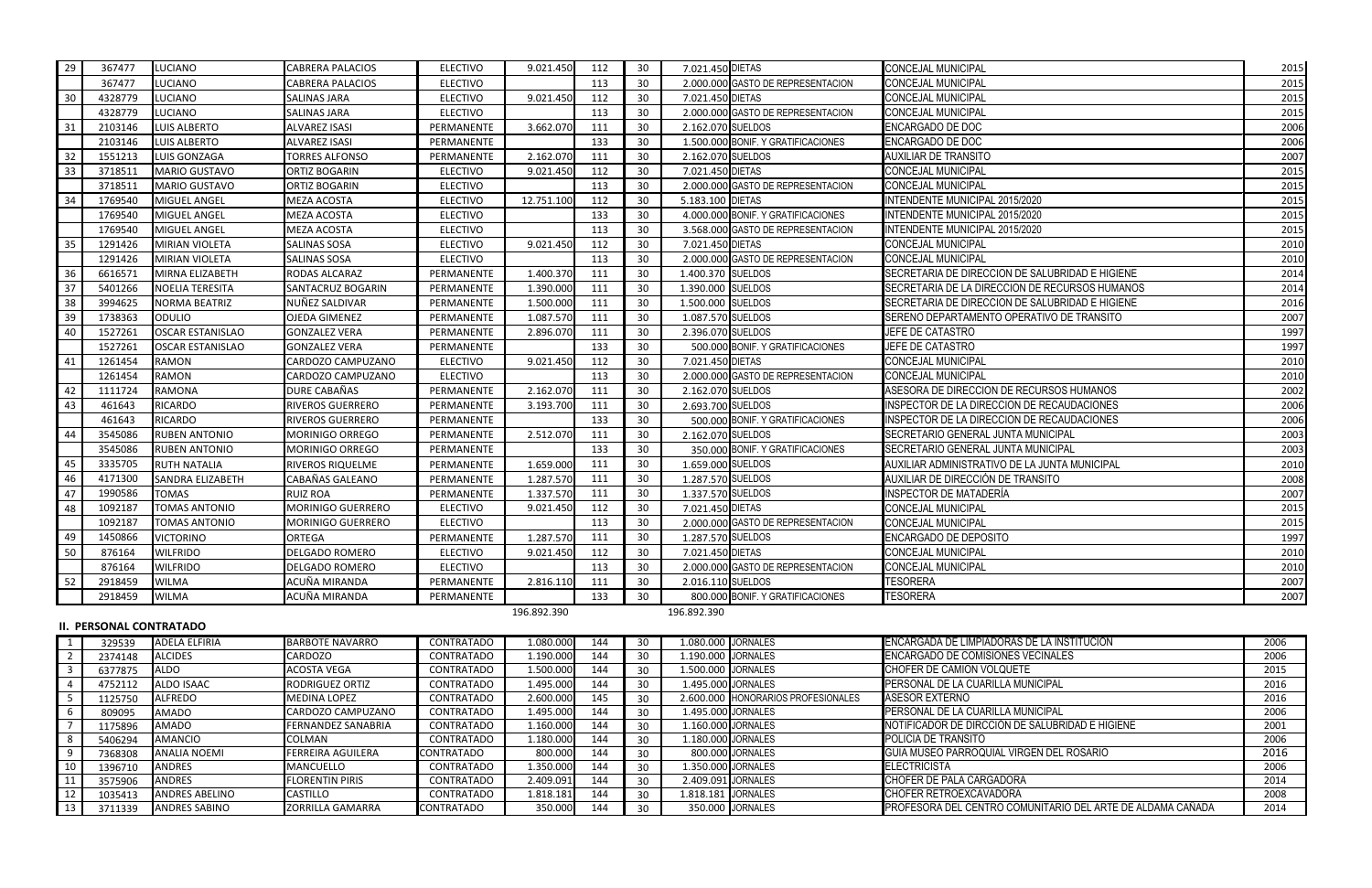| -14  | 4845025 | <b>ANGEL RAMON</b>         | <b>RIVEROS</b>             | <b>CONTRATADO</b> | 786.666   | 144 | 30 |                    | 786.666 JORNALES                   | POLICIA DE TRANSITO                                            | 2016 |
|------|---------|----------------------------|----------------------------|-------------------|-----------|-----|----|--------------------|------------------------------------|----------------------------------------------------------------|------|
| 15   | 1046801 | <b>ANTONIO</b>             | <b>ESTIGARRIBIA OVELAR</b> | <b>CONTRATADO</b> | 2.400.000 | 145 | 30 |                    | 2.400.000 HONORARIOS PROFESIONALES | <b>DIRECTOR DE RECURSOS HUMANOS</b>                            | 2014 |
| 16   | 1425163 | <b>ANTONIO DEMETRIO</b>    | <b>AGUILAR</b>             | <b>CONTRATADO</b> | 2.500.000 | 144 | 30 | 2.500.000 JORNALES |                                    | <b>ENCARGADO DE MANTENIMIENTO VIAL</b>                         | 2015 |
| -17  | 1995142 | <b>ANUNCIO</b>             | <b>FERREIRA SALINAS</b>    | CONTRATADO        | 1.500.000 | 144 | 30 | 1.500.000 JORNALES |                                    | ENCARGADO DEL CEMENTERIO                                       | 2006 |
| 18   | 2547295 | <b>ARMINDA</b>             | <b>ACOSTA RIVEROS</b>      | <b>CONTRATADO</b> | 1.495.000 | 144 | 30 | 1.495.000 JORNALES |                                    | PERSONAL DE LA CUARILLA MUNICIPAL                              | 2012 |
| 19   | 3019326 | <b>ARNALDO CRISTINO</b>    | <b>DIAZ BOBADILLA</b>      | CONTRATADO        | 1.180.000 | 144 | 30 | 1.180.000 JORNALES |                                    | POLICIA DE TRANSITO                                            | 2015 |
| -20  | 5307180 | <b>ARTURO</b>              | <b>SANABRIA TORRES</b>     | <b>CONTRATADO</b> | 1.200.000 | 144 | 30 | 1.200.000 JORNALES |                                    | NOTIFICADOR DE RECAUDACIONES                                   | 2012 |
| 21   | 2093968 | <b>ATANASIO</b>            | <b>GONZALEZ RUIZ DIAZ</b>  | <b>CONTRATADO</b> | 1.200.000 | 144 | 30 | 1.200.000 JORNALES |                                    | VIGILANTE DEL CENTRO CULTURAL                                  | 2006 |
| 22   | 1630337 | <b>AURELIA</b>             | <b>LOPEZ</b>               | <b>CONTRATADO</b> | 1.495.000 | 144 | 30 | 1.495.000 JORNALES |                                    | PERSONAL DE LA CUARILLA MUNICIPAL                              | 2008 |
| 23   | 2166986 | <b>BERNARDINO</b>          | <b>CANDIA</b>              | <b>CONTRATADO</b> | 1.495.000 | 144 | 30 | 1.495.000 JORNALES |                                    | PERSONAL DE LA CUARILLA MUNICIPAL                              | 2001 |
| 24   | 2387158 | <b>BERNARDINO</b>          | <b>OJEDA</b>               | <b>CONTRATADO</b> | 1.240.000 | 144 | 30 | 1.240.000 JORNALES |                                    | <b>INSPECTOR DE MATADERÍA</b>                                  | 2001 |
| 25   | 3426496 | <b>BLANCA CELINA</b>       | <b>FLEITAS DE GAONA</b>    | <b>CONTRATADO</b> | 1.200.000 | 144 | 30 | 1.200.000 JORNALES |                                    | COCINERA ESCUELA CONCEPCION LEYES DE CHAVEZ                    | 2014 |
| 26   | 4672918 | <b>BLANCA JUSTINA</b>      | LOPEZ DE SANTACRUZ         | <b>CONTRATADO</b> | 1.818.182 | 144 | 30 | 1.818.182 JORNALES |                                    | ENCARGADA DE LA SECRETARIA DE LA MUJER                         | 2016 |
| 27   | 5784480 | <b>BLAS HERMINIO</b>       | <b>CARDOZO AMARILLA</b>    | <b>CONTRATADO</b> | 1.600.000 | 144 | 30 | 1.600.000 JORNALES |                                    | AUXILIAR DIRECCION DE ADMINISTRACION                           | 2013 |
| 28   | 5379991 | <b>BRUNA YGNACIA</b>       | <b>VEGA</b>                | <b>CONTRATADO</b> | 350.000   | 144 | 30 |                    | 350.000 JORNALES                   | PROFESOR DEL CENTRO COMUNITARIO DE CONAVI III                  | 2010 |
| 29   | 2217811 | <b>CARLOS</b>              | <b>ALFONSO CACERES</b>     | <b>CONTRATADO</b> | 1.495.000 | 144 | 30 | 1.495.000 JORNALES |                                    | PERSONAL DE LA CUARILLA MUNICIPAL                              | 2010 |
| - 30 | 1810981 | <b>CARLOS ALBERTO</b>      | <b>ESPINOLA</b>            | CONTRATADO        | 1.460.000 | 144 | 30 | 1.460.000 JORNALES |                                    | SERENO MERCADO MUNICIPAL                                       | 2006 |
| - 31 | 4947780 | <b>CARLOS AUGUSTO</b>      | <b>ROMERO GAMARRA</b>      | CONTRATADO        | 1.200.000 | 144 | 30 | 1.200.000 JORNALES |                                    | <b>CHOFER JUNTA MUNICIPAL</b>                                  | 2012 |
| 32   | 1230922 | <b>CARLOS EDUARDO</b>      | <b>RIVEROS OTERO</b>       | CONTRATADO        | 1.500.000 | 144 | 30 | 1.500.000 JORNALES |                                    | ENCARGADO DE OFICINA DE ACCESO A INFORMACIONES PUBLICAS        | 2010 |
| -33  | 3650559 | <b>CARLOS RAUL</b>         | FLEITAS PÉREZ              | CONTRATADO        | 1.500.000 | 144 | 30 | 1.500.000 JORNALES |                                    | <b>CHOFER CAMION BOLQUETE</b>                                  | 2016 |
| 34   | 1257725 | <b>CARLOS RUBÉN</b>        | <b>RIVEROS</b>             | CONTRATADO        | 1.495.000 | 144 | 30 | 1.495.000 JORNALES |                                    | PERSONAL DE LA CUARILLA MUNICIPAL                              | 2006 |
| - 35 | 2342498 | <b>CARLOS UBALDO</b>       | <b>SALINAS SOSA</b>        | CONTRATADO        | 1.000.000 | 144 | 30 | 1.000.000 JORNALES |                                    | <b>SERENO JUNTA MUNICIPAL</b>                                  | 2006 |
| 36   | 4694597 | <b>CARMEN DIANA</b>        | <b>SERVIAN CENTURION</b>   | CONTRATADO        | 1.080.000 | 144 | 30 | 1.080.000 JORNALES |                                    | SECRETARIA ASESORIA JURIDICA                                   | 2006 |
| 37   | 4653056 | <b>CAROLINA</b>            | <b>CANTERO ARANA</b>       | <b>CONTRATADO</b> | 1.000.000 | 144 | 30 | 1.000.000 JORNALES |                                    | AYUDANTE COCINA ESCUELA CONCEPCIÓN LEYES DE CHAVEZ             | 2014 |
| 38   | 4689541 | <b>CATALINA</b>            | <b>FLEITAS PRESENTADO</b>  | <b>CONTRATADO</b> | 1.000.000 | 144 | 30 | 1.000.000 JORNALES |                                    | AYUDANTE DE COCINA ESCUELA JUKYRYMI                            | 2016 |
| 39   | 5631461 | <b>CESAR FIDEL</b>         | <b>GONZALEZ GONZALEZ</b>   | CONTRATADO        | 800.000   | 144 | 30 |                    | 800.000 JORNALES                   | ORDENANZA DE LA JUNTA MUNICIPAL                                | 2016 |
| 40   | 3504143 | <b>CESAR MIGUEL</b>        | <b>ORTEGA SANABRIA</b>     | <b>CONTRATADO</b> | 2.500.000 | 144 | 30 | 2.500.000 JORNALES |                                    | <b>DIRECTOR DE TRANSITO</b>                                    | 2015 |
| 41   | 2046148 | <b>CHISTIAN BIENVENIDO</b> | <b>CANTERO NUNEZ</b>       | CONTRATADO        | 1.180.000 | 144 | 30 | 1.180.000 JORNALES |                                    | POLICIA DE TRANSITO                                            | 2016 |
| 42   | 1129825 | <b>CLAUDELINA</b>          | ROJAS DE RIVEROS           | <b>CONTRATADO</b> | 1.000.000 | 144 | 30 | 1.000.000 JORNALES |                                    | AYUDANTE DE COCINA ESCUELA PROF. ESTANISLAO ESPINOLA           | 2014 |
| 43   | 2540568 | <b>CLAUDIO</b>             | RAMIREZ                    | CONTRATADO        | 1.000.000 | 144 | 30 | 1.000.000 JORNALES |                                    | <b>PROFESOR DEL TALLER DE TEATRO</b>                           | 2011 |
| 44   | 2098056 | <b>CRISTHIAN MILCIADES</b> | <b>OLMEDO GAONA</b>        | CONTRATADO        | 1.300.000 | 144 | 30 | 1.300.000 JORNALES |                                    | COBRADOR DE MERCADO                                            | 2006 |
| 45   | 5013815 | <b>CRISTINA</b>            | <b>ORTIZ</b>               | CONTRATADO        | 1.000.000 | 144 | 30 | 1.000.000 JORNALES |                                    | AYUDANTE DE COCINA ESCUELA URUNDE'Y                            | 2014 |
| 46   | 4212344 | CYNTHIA RAMONA             | PEREZ ACOSTA               | CONTRATADO        | 1.278.000 | 144 | 30 | 1.278.000 JORNALES |                                    | POLICIA DE TRANSITO                                            | 2006 |
| 47   | 3861018 | <b>DAHIANA BEATRIZ</b>     | ZARZA VEGA                 | CONTRATADO        | 895.000   | 144 | 30 |                    | 895.000 JORNALES                   | AUXILIAR SECRETARIA ESCUELA DE TEATRO                          | 2015 |
| 48   | 3983099 | <b>DAMYR FABIAN</b>        | <b>FABIO PALACIOS</b>      | <b>CONTRATADO</b> | 700.000   | 144 | 30 |                    | 700.000 JORNALES                   | PROFESOR DE GUITARRA                                           | 2011 |
| 49   | 2392439 | <b>DANELIA ROSALBA</b>     | <b>CACERES DE BAEZ</b>     | CONTRATADO        | 1.200.000 | 144 | 30 | 1.200.000 JORNALES |                                    | ASISTENTE DE SECRETARIA DE ACCION SOCIAL                       | 2010 |
| 50   | 1256862 | <b>DANIEL</b>              | PATIÑO GALEANO             | CONTRATADO        | 1.495.000 | 144 | 30 | 1.495.000 JORNALES |                                    | PERSONAL DE LA CUARILLA MUNICIPAL                              | 2004 |
| -51  | 1503595 | <b>DEL ROSARIO</b>         | QUIÑONEZ CABAÑAS           | <b>CONTRATADO</b> | 500.000   | 144 | 30 |                    | 500.000 JORNALES                   | ENCARGADA DE COMERCIALIZACIÓN DE PRODUCTOS ARTESANIA DE ÑANDUT | 2016 |
|      |         |                            |                            |                   |           |     |    |                    | 650.000 JORNALES                   |                                                                |      |
| 52   | 1551577 | <b>DEOLINDA RAMONA</b>     | <b>GIMENEZ BERKHOLTZ</b>   | <b>CONTRATADO</b> | 650.000   | 144 | 30 |                    |                                    | PROFESORA DEL CENTRO COMUNITARIO DEL ARTE DE ALDAMA CAÑADA     | 2011 |
| 53   | 5781796 | <b>DERLIS DAVID</b>        | <b>ACOSTA ROJAS</b>        | <b>CONTRATADO</b> | 900.000   | 144 | 30 |                    | 900.000 JORNALES                   | AUXILIAR ADMINISTRATIVO                                        | 2015 |
| 54   | 3323891 | <b>DERLIS JOAQUIN</b>      | <b>CORREA OCAMPOS</b>      | CONTRATADO        | 2.200.000 | 144 | 30 | 2.200.000 JORNALES |                                    | JEFE DE CATASTRO                                               | 2001 |
| 55   | 1223116 | <b>EDUARDO</b>             | <b>RAMIREZ</b>             | CONTRATADO        | 2.409.091 | 144 | 30 | 2.409.091 JORNALES |                                    | CHOFER MOTONIVELADORA                                          | 2002 |
| 56   | 1823791 | <b>ELOISA</b>              | CANDIA                     | CONTRATADO        | 1.160.000 | 144 | 30 | 1.160.000 JORNALES |                                    | LIMPIADORA DE LA INSTITUCIÓN                                   | 2001 |
| 57   | 925860  | <b>ELVIRA</b>              | MANCUELLO                  | CONTRATADO        | 1.000.000 | 144 | 30 | 1.000.000 JORNALES |                                    | AYUDANTE DE COCINA ESCUELA URUNDE'Y                            | 2015 |
| 58   | 1701557 | <b>EMILIANO</b>            | <b>DIAZ</b>                | CONTRATADO        | 2.093.000 | 144 | 30 | 2.093.000 JORNALES |                                    | CHOFER CUADRILLA MUNICIPAL                                     | 2013 |
| 59   | 5421873 | <b>EMMANUEL</b>            | <b>LOPEZ CORONEL</b>       | CONTRATADO        | 1.495.000 | 144 | 30 | 1.495.000 JORNALES |                                    | PERSONAL DE LA CUARILLA MUNICIPAL                              | 2016 |
| 60   | 3690061 | <b>ENRIQUE ALBERTO</b>     | <b>ESCOBAR OVELAR</b>      | <b>CONTRATADO</b> | 1.450.000 | 144 | 30 | 1.450.000 JORNALES |                                    | CONSULTORIA Y FORTALECIMIENTO DE LOS CENTROS COMUNITARIOS      | 2012 |
| 61   | 2072917 | <b>FAUSTO</b>              | <b>GALEANO GUERRERO</b>    | <b>CONTRATADO</b> | 1.500.000 | 144 | 30 | 1.500.000 JORNALES |                                    | SEPULTURERO DEL CEMENTERIO MUNICIPAL                           | 2001 |
| 62   | 1297237 | <b>FEDERICO</b>            | <b>MARECOS HERMOSILLA</b>  | <b>CONTRATADO</b> | 1.800.000 | 145 | 30 |                    | 1.800.000 HONORARIOS PROFESIONALES | ASESOR DEL DEPARTAMENTO DE CULTURA                             | 2016 |
|      |         |                            |                            |                   |           |     |    |                    |                                    |                                                                |      |
| 63   | 2913774 | <b>FELICIA</b>             | SERVIAN OJEDA              | CONTRATADO        | 1.000.000 | 144 | 30 | 1.000.000 JORNALES |                                    | LIMPIADORA DEL CENTRO CULTURAL                                 | 2011 |
| 64   | 439792  | <b>FELIX</b>               | <b>FERREIRA MORINIGO</b>   | CONTRATADO        | 250.000   | 144 | 30 |                    | 250.000 JORNALES                   | PROFESOR AUXILIAR DE CORO MUNICIPAL DE LA TERCERA EDAD         | 2016 |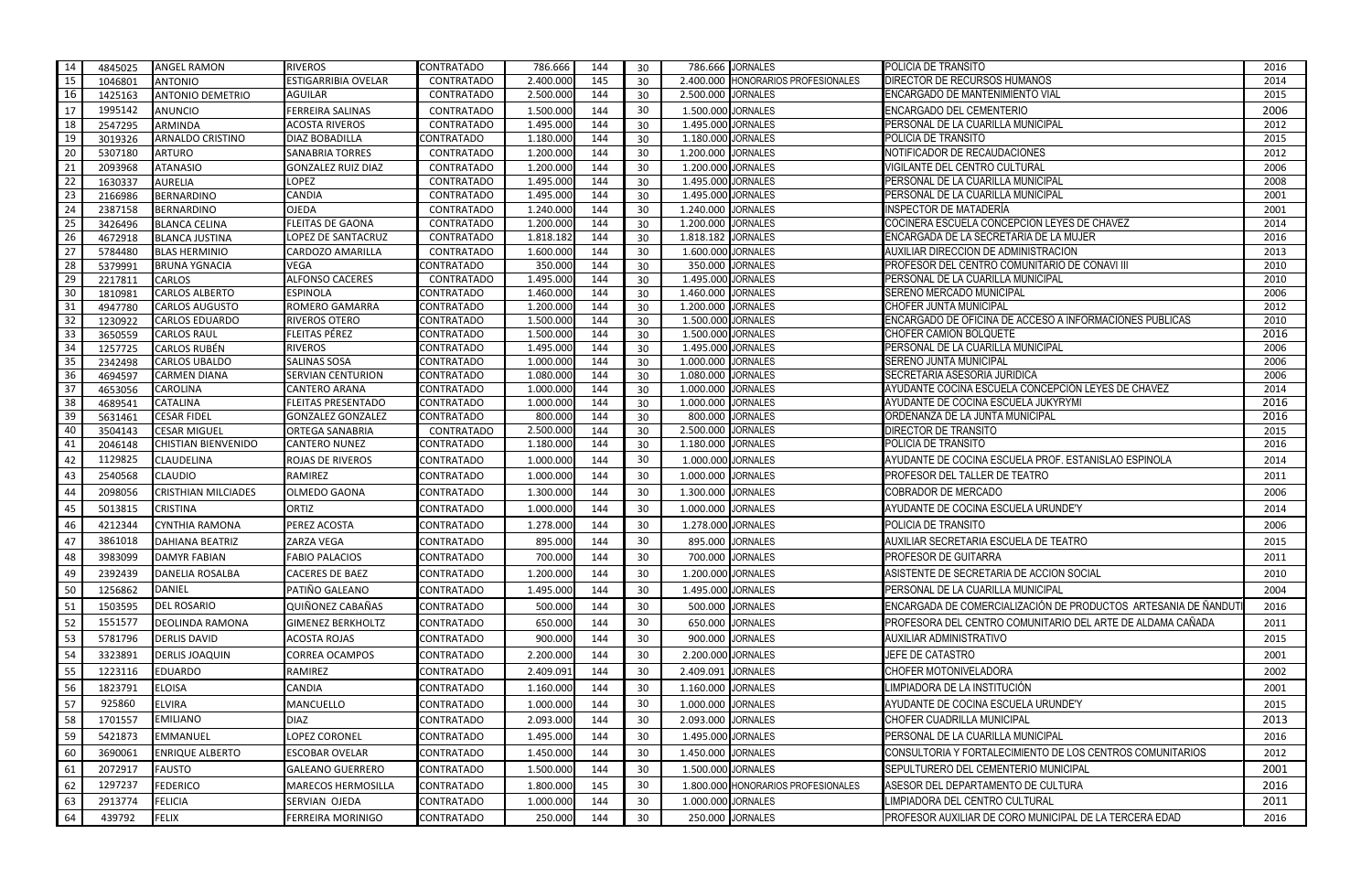| 65  | 1809865 | <b>FIDEL</b>            | <b>COLMAN GIMENEZ</b>      | <b>CONTRATADO</b> | 1.495.000 | 144 | 30 | 1.495.000 JORNALES |                                    | PERSONAL DE LA CUADRILLA MUNICIPAL                              | 2016 |
|-----|---------|-------------------------|----------------------------|-------------------|-----------|-----|----|--------------------|------------------------------------|-----------------------------------------------------------------|------|
| 66  | 1790789 | <b>FIDELINA</b>         | RUIZ DIAZ ZARACHO          | <b>CONTRATADO</b> | 1.200.000 | 144 | 30 | 1.200.000 JORNALES |                                    | Cocinera de la Escuela Bàsica Nº 6.660 Vecinos Unidos           | 2016 |
| 67  | 1558227 | <b>FLORIA</b>           | <b>PIRIS AGUILERA</b>      | CONTRATADO        | 4.400.000 | 145 | 30 |                    | 4.400.000 HONORARIOS PROFESIONALES | FISCALIZADORA DE OBRAS DE FONACIDE                              | 2015 |
| 68  | 2352462 | <b>FRANCISCO JAVIER</b> | MANCUELLO SAMANIEGO        | <b>CONTRATADO</b> | 1.245.000 | 144 | 30 | 1.245.000 JORNALES |                                    | INSPECTOR DE CATASTRO                                           | 2006 |
| 69  | 3823511 | <b>FREDY GABRIEL</b>    | TRINIDAD GONZALEZ          | CONTRATADO        | 1.200.000 | 144 | 30 | 1.200.000 JORNALES |                                    | NOTIFICADOR DE RECAUDACIONES                                    | 2012 |
| 70  | 1247968 | <b>GILBERTO</b>         | <b>SARACHO OVELAR</b>      | <b>CONTRATADO</b> | 1.495.000 | 144 | 30 | 1.495.000 JORNALES |                                    | PERSONAL DE LA CUARILLA MUNICIPAL                               | 2001 |
| 71  | 1888963 | <b>GILL</b>             | ALFONSO JARA               | CONTRATADO        | 1.495.000 | 144 | 30 | 1.495.000 JORNALES |                                    | VIGILANTE DEL LOCAL MUNICIPAL                                   | 2001 |
| 72  | 2091234 | <b>GLADIS</b>           | <b>GONZALEZ DE RAMIREZ</b> | <b>CONTRATADO</b> | 1.000.000 | 144 | 30 | 1.000.000 JORNALES |                                    | AYUDANTE COCINA ESCUELA CONCEPCIÓN LEYES DE CHAVEZ              | 2014 |
| -73 | 3323239 | <b>GLADYS ESTELA</b>    | <b>ORTEGA DUARTE</b>       | <b>CONTRATADO</b> | 1.200.000 | 144 | 30 | 1.200.000 JORNALES |                                    | <b>CONSEJERA DE CODENI</b>                                      | 2012 |
| 74  | 4455573 | <b>GLADYS ZUNILDA</b>   | <b>TOLEDO BENITEZ</b>      | CONTRATADO        | 1.200.000 | 144 | 30 | 1.200.000 JORNALES |                                    | CONSEJERA DE CODENI                                             | 2013 |
| 75  | 1252204 | <b>GLORIA ELIZABETH</b> | ESPINOLA VERA              | <b>CONTRATADO</b> | 750.000   | 145 | 30 |                    | 750.000 HONORARIOS PROFESIONALES   | <b>SERVICIOS DE INFORMATICA</b>                                 | 2014 |
| 76  | 2392469 | <b>GLORIA ROSSANA</b>   | VELAZQUEZ G.               | CONTRATADO        | 1.200.000 | 144 | 30 | 1.200.000 JORNALES |                                    | COCINERA ESCUELA JUKYRYMI                                       | 2014 |
| 77  | 3750268 | <b>GRACIELA</b>         | VAZQUEZ MIÑO               | CONTRATADO        | 1.200.000 | 144 | 30 | 1.200.000 JORNALES |                                    | COCINERA ESCUELA PROF. ESTANISLAO ESPINOLA                      | 2014 |
| 78  | 3819310 | <b>GRACIELA</b>         | PRESENTADO                 | CONTRATADO        | 1.000.000 | 144 | 30 | 1.000.000 JORNALES |                                    | AYUDANTE DE COCINA ESCUELA JUKYRYMI                             | 2014 |
| 79  | 1132395 | <b>GUSTAVO JAVIER</b>   | <b>CRECHI CORONEL</b>      | CONTRATADO        | 1.360.000 | 144 | 30 | 1.360.000 JORNALES |                                    | <b>SERENO JUNTA MUNICIPAL</b>                                   | 2006 |
| 80  |         | 2.100.335 HECTOR VIDAL  | <b>MEDINA</b>              | <b>CONTRATADO</b> | 1.495.000 | 144 | 30 | 1.495.000 JORNALES |                                    | PERSONAL DE LA CUARILLA MUNICIPAL                               | 2016 |
| 81  | 327268  | <b>HEIDE EMILIA</b>     | ALDAMA CAÑETE              | CONTRATADO        | 2.200.000 | 144 | 30 | 2.200.000 JORNALES |                                    | DIRECTORA DE CODENI                                             | 2006 |
| 82  | 4783445 | <b>HERNAN</b>           | <b>BAEZ GUERRERO</b>       | <b>CONTRATADO</b> | 800.000   | 144 | 30 |                    | 800.000 JORNALES                   | PROFESOR DE GUITARRA                                            | 2012 |
| 83  | 5312526 | <b>HERNAN</b>           | MERELES CARDOZO            | CONTRATADO        | 1.495.000 | 144 | 30 | 1.495.000 JORNALES |                                    | PERSONAL DE LA CUARILLA MUNICIPAL                               | 2016 |
| 84  | 818645  | <b>HIGINIO</b>          | <b>BRITOS BAREIRO</b>      | CONTRATADO        | 1.400.000 | 144 | 30 | 1.400.000 JORNALES |                                    | AUXILIAR DE MERCADO MUNICIPAL                                   | 2006 |
| 85  | 4186782 | <b>HUGO FRANCISCO</b>   | <b>CABRERA ORTEGA</b>      | CONTRATADO        | 1.250.000 | 144 | 30 | 1.250.000 JORNALES |                                    | PROFESOR DEL TALLER DE TEATRO                                   | 2012 |
| 86  | 4385687 | <b>HUGO JAVIER</b>      | <b>ZORRILLA</b>            | CONTRATADO        | 1.495.000 | 144 | 30 | 1.495.000 JORNALES |                                    | PERSONAL DE LA CUARILLA MUNICIPAL                               | 2006 |
| 87  | 7897024 | <b>ISAAC EMANUEL</b>    | <b>RIVEROS BRITEZ</b>      | <b>CONTRATADO</b> | 500.000   | 144 | 30 |                    | 500.000 JORNALES                   | AYUDANTE DE VIGILANCIA DE LA PLAZA MARTIN DE BARUA              | 2016 |
| 88  | 781016  | <b>ISIDRO</b>           | RAMIREZ                    | CONTRATADO        | 1.495.000 | 144 | 30 | 1.495.000 JORNALES |                                    | PERSONAL DE LA CUARILLA MUNICIPAL                               | 2008 |
| 89  | 4633034 | <b>ISRAEL</b>           | <b>COLMAN RIQUELME</b>     | <b>CONTRATADO</b> | 1.500.000 | 144 | 30 | 1.500.000 JORNALES |                                    | CHOFER DE CAMION VOLQUETE                                       | 2012 |
| 90  | 5479144 | <b>JESSICA ANDREA</b>   | ALONSO ALMADA              | CONTRATADO        | 1.000.000 | 144 | 30 | 1.000.000 JORNALES |                                    | SECRETARIA DEL DPTO. DE AGRICULTURA                             | 2006 |
| 91  | 5216443 | <b>JOB DANIEL</b>       | <b>BORDA RODRIGUEZ</b>     | <b>CONTRATADO</b> | 1.410.000 | 144 | 30 | 1.410.000 JORNALES |                                    | AUXILIAR DE ADMINISTRATIVO DE LA JUNTA MUNICIPAL                | 2012 |
| 92  | 4257617 | JOSE DE LOS SANTOS      | <b>BELOTTO BRITEZ</b>      | CONTRATADO        | 1.025.000 | 144 | 30 | 1.025.000 JORNALES |                                    | SERENO MERCADO MUNICIPAL                                        | 2014 |
| 93  | 7127245 | <b>JOSÉ LUIS</b>        | <b>FRANCO LEGUIZAMON</b>   | <b>CONTRATADO</b> | 800.000   | 144 | 30 |                    | 800.000 JORNALES                   | ORDENANZA DIRECCION DOC                                         | 2016 |
| 94  | 2928069 | <b>JOSÉ LUIS</b>        | <b>FERREIRA SALINAS</b>    | <b>CONTRATADO</b> | 1.495.000 | 144 | 30 | 1.495.000 JORNALES |                                    | PERSONAL DE LA CUARILLA MUNICIPAL                               | 2006 |
| 95  | 3709771 | JOSÉ LUIS               | <b>GONZALEZ BARBOTE</b>    | <b>CONTRATADO</b> | 800.000   | 144 | 30 |                    | 800.000 JORNALES                   | AUXILIAR DE SECRETARIA DE DEPORTES                              | 2010 |
| 96  | 2498038 | <b>JOSEFINA</b>         | <b>GONZALEZ VERA</b>       | <b>CONTRATADO</b> | 1.290.000 | 144 | 30 | 1.290.000 JORNALES |                                    | SECRETARIA DE INTENDENCIA                                       | 2011 |
| 97  | 263419  | <b>JUAN</b>             | <b>BRITEZ RIVEROS</b>      | CONTRATADO        | 2.364.000 | 144 | 30 | 2.364.000 JORNALES |                                    | SECRETARIO DE DEPORTES                                          | 2006 |
| 98  | 4647534 | <b>JUAN GABRIEL</b>     | ZARATE GONZALEZ            | <b>CONTRATADO</b> | 900.000   | 144 | 30 |                    | 900.000 JORNALES                   | <b>ENCARGADO DE TELECENTRO</b>                                  | 2010 |
| 99  | 4001309 | <b>JUAN MANUEL</b>      | <b>MONZON MEDINA</b>       | <b>CONTRATADO</b> | 1.500.000 | 144 | 30 | 1.500.000 JORNALES |                                    | ENCARGADO DE LA SECRETARIA DE LA JUVENTUD                       | 2016 |
| 100 | 1666928 | <b>JUAN OBDULIO</b>     | <b>DIAZ</b>                | <b>CONTRATADO</b> | 860.000   | 144 | 30 |                    | 860.000 JORNALES                   | PROFESOR DE GUITARRA                                            | 2010 |
| 101 | 4592890 | <b>JUAN RAMON</b>       | AMARILLA LEGUIZAMON        | <b>CONTRATADO</b> | 1.500.000 | 144 | 30 | 1.500.000 JORNALES |                                    | PERSONAL DE LA CUADRILLA MUNICIPAL                              | 2016 |
| 102 | 1528353 | <b>JULIO</b>            | <b>GAMARRA ROJAS</b>       | CONTRATADO        | 1.180.000 | 144 | 30 | 1.180.000 JORNALES |                                    | POLICIA DE TRANSITO                                             | 2015 |
| 103 | 3252500 | KARINA ELIZABETH        | ACOSTA                     | <b>CONTRATADO</b> | 1.000.000 | 144 | 30 | 1.000.000 JORNALES |                                    | AYUDANTE DE COCINA ESCUELA VECINOS UNIDOS                       | 2014 |
| 104 | 4812562 | <b>KATERINE ANDREA</b>  | <b>SOLIS DEVACA</b>        | CONTRATADO        | 3.300.000 | 141 | 30 | 3.300.000 TECNICO  |                                    | PERSONAL TÉCNICA DE DIRCCION DE OBRAS                           | 2015 |
| 105 | 3494710 | <b>LAURA DIANA</b>      | CABAÑAS DE BRITEZ          | <b>CONTRATADO</b> | 1.620.000 | 144 | 30 |                    | 1.620.000 JORNALES                 | PSICOLOGA - CONMISIONADA COMO DIRECTORA DE SALUBRIDAD E HIGIENE | 2004 |
| 106 | 2098883 | LAURA MARLENE           | OVANDO CAMPUZANO           | <b>CONTRATADO</b> | 350.000   | 144 | 30 |                    | 350.000 JORNALES                   | PROFESORA DE CORO MUNICIPAL DE LA TERCERA EDAD                  | 2016 |
| 107 | 4544221 | <b>LEANDRO MANUEL</b>   | <b>GUERRERO RIVEROS</b>    | <b>CONTRATADO</b> | 1.000.000 | 144 | 30 | 1.000.000 JORNALES |                                    | PROFESOR DE GUITARRA                                            | 2016 |
| 108 | 1155965 | <b>LEONCIO</b>          | MONTANIA GONZALEZ          | <b>CONTRATADO</b> | 1.200.000 | 144 | 30 | 1.200.000 JORNALES |                                    | <b>SERENO MUNICIPAL</b>                                         | 2012 |
| 109 | 2387034 | <b>LEOPOLDO</b>         | ESCOBAR                    | CONTRATADO        | 1.495.000 | 144 | 30 |                    | 1.495.000 JORNALES                 | PERSONAL DE LA CUARILLA MUNICIPAL                               | 1979 |
| 110 | 5783062 | LEYDA FABIANA           | ESTIGARRIBIA GIMENEZ       | CONTRATADO        | 350.000   | 144 | 30 |                    | 350.000 JORNALES                   | PROFESOR DEL CENTRO COMUNITARIO DE CONAVI III                   | 2012 |
| 111 | 2098061 | LIDER ISAAC             | <b>VERA VEGA</b>           | <b>CONTRATADO</b> | 1.460.000 | 144 | 30 | 1.460.000 JORNALES |                                    | SERENO MERCADO MUNICIPAL                                        | 2006 |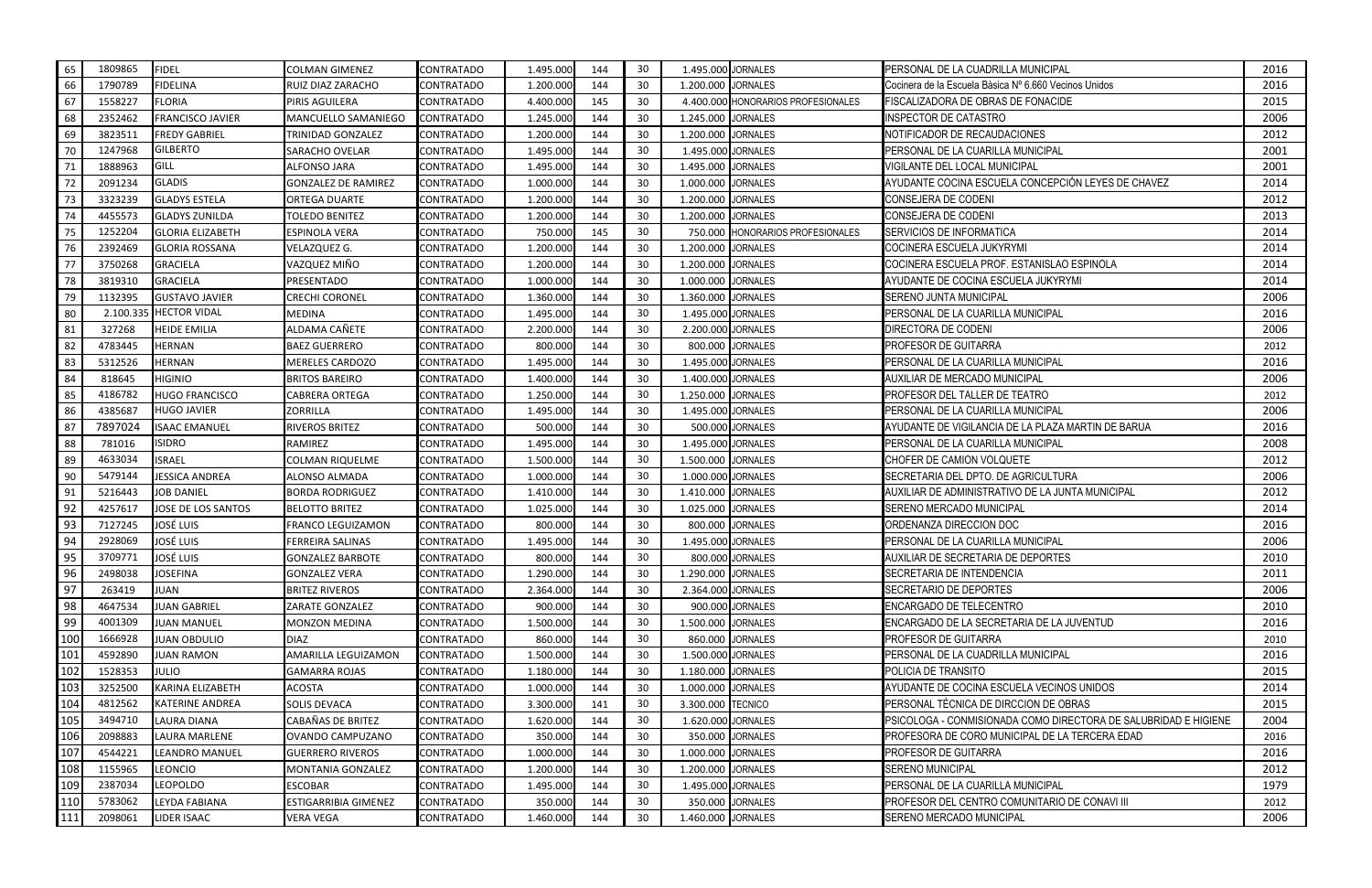| 112             | 2466636 | <b>LIZ ANDREA</b>         | <b>BENITEZ ISASI</b>     | <b>CONTRATADO</b> | 750.000   | 144 | 30 | 750.000            | <b>JORNALES</b>                    | PROFESORA DE DECLAMACIÓN DE LA ESCUELA Y EL TALLER DE DECLAMACIÓN  | 2012 |
|-----------------|---------|---------------------------|--------------------------|-------------------|-----------|-----|----|--------------------|------------------------------------|--------------------------------------------------------------------|------|
| 113             | 3492615 | <b>LUIS ALBERTO</b>       | <b>MENDEZ</b>            | CONTRATADO        | 1.200.000 | 144 | 30 | 1.200.000 JORNALES |                                    | PERSONAL DE LA CUARILLA MUNICIPAL                                  | 2012 |
| 11 <sup>2</sup> | 2242187 | LUIS GUILLERMO            | <b>ESQUIVEL UGARTE</b>   | <b>CONTRATADO</b> | 2.235.000 | 145 | 30 |                    | 2.235.000 HONORARIOS PROFESIONALES | ASESOR JURIDICO DE LA JUNTA MUNICIPAL                              | 2014 |
| 115             | 6036285 | <b>LUZ ALELY</b>          | <b>TORALES MENDEZ</b>    | <b>CONTRATADO</b> | 1.000.000 | 144 | 30 | 1.000.000 JORNALES |                                    | ASISTENTE DE LA DIRECCION DE ADMINISTRACION Y FINANZAS             | 2016 |
| 116             | 2162857 | <b>MARCIANO</b>           | YEGROS GONZALEZ          | CONTRATADO        | 1.400.000 | 144 | 30 | 1.400.000 JORNALES |                                    | ENCARGADO DE CUADRILLA MUNICIPAL                                   | 2001 |
| 117             | 1519072 | <b>MARCOS</b>             | DIAZ SAMANIEGO           | <b>CONTRATADO</b> | 1.500.000 | 144 | 30 | 1.500.000 JORNALES |                                    | CHOFER DE CAMION VOLQUETE                                          | 2011 |
| 118             | 2933473 | <b>MARCOS AURELIO</b>     | <b>ACOSTA FIGUEREDO</b>  | CONTRATADO        | 1.636.364 | 144 | 30 | 1.636.364 JORNALES |                                    | AYUDANTE PARA CAMION COMPACTADOR                                   | 2004 |
| 119             | 3204412 | <b>MARIA ANDREA</b>       | ACOSTA LEZCANO           | CONTRATADO        | 1.850.000 | 145 | 30 |                    | 1.850.000 HONORARIOS PROFESIONALES | NUTRICIONISTA - FONACIDE                                           | 2010 |
| 120             | 2318833 | <b>MARIA ELENA</b>        | <b>ALCARAZ GOMEZ</b>     | <b>CONTRATADO</b> | 970.000   | 144 | 30 |                    | 970.000 JORNALES                   | <b>PROFESORA DE DANZA FOLCLORICA</b>                               | 2014 |
| 121             | 5540070 | <b>MARIA GISSEL</b>       | PEÑA VERA                | CONTRATADO        | 1.300.000 | 144 | 30 | 1.300.000 JORNALES |                                    | AUXILIAR DE DIRECCIÓN DE CATASTRO                                  | 2013 |
| 122             | 1063743 | <b>MARIA GLORIA</b>       | CARDOZO DE MERELES       | <b>CONTRATADO</b> | 1.000.000 | 144 | 30 | 1.000.000 JORNALES |                                    | AYUDANTE DE COCINA ESCUELA LAUREANA VEGA                           | 2014 |
| 123             | 1975588 | <b>MARIA INES</b>         | ACOSTA DE CAMPUZANO      | <b>CONTRATADO</b> | 1.200.000 | 144 | 30 | 1.200.000 JORNALES |                                    | COCINERA ESCUELA LAUREANA VEGA                                     | 2014 |
| 124             | 2498036 | <b>MARIA LUISA</b>        | <b>ROMERO</b>            | <b>CONTRATADO</b> | 1.000.000 | 144 | 30 | 1.000.000          | <b>JORNALES</b>                    | ENCARGADA DE BIBLIOTECA DEL CENTRO CULTURAL Y ARTESANAL            | 2016 |
| 125             | 2284382 | <b>MARIA MAXIMA</b>       | <b>GAONA FRANCO</b>      | CONTRATADO        | 1.200.000 | 144 | 30 | 1.200.000 JORNALES |                                    | COCINA ESCUELA MEDALLA MILAGROSA                                   | 2014 |
| 126             | 3331661 | <b>MARÍA VICTORINA</b>    | CANTERO                  | <b>CONTRATADO</b> | 1.495.000 | 144 | 30 | 1.495.000 JORNALES |                                    | PERSONAL DE LA CUARILLA MUNICIPAL                                  | 2006 |
| 127             | 1848651 | <b>MARIO LUIS</b>         | <b>ESCOBAR ROJAS</b>     | <b>CONTRATADO</b> | 2.147.273 | 141 | 30 | 2.147.273 TECNICO  |                                    | DIRECTOR DEL MERCADO MUNICIPAL                                     | 2012 |
| 128             | 3964042 | <b>MARTA ISABEL</b>       | RAMIREZ BAEZ             | CONTRATADO        | 1.200.000 | 144 | 30 | 1.200.000 JORNALES |                                    | LIQUIDADORA DE IMPUESTOS                                           | 2014 |
| 129             | 859252  | <b>MARTIN</b>             | <b>GONZALEZ</b>          | <b>CONTRATADO</b> | 2.600.000 | 145 | 30 |                    | 2.600.000 HONORARIOS PROFESIONALES | ASESOR ECONOMICO DE LA JUNTA                                       | 2006 |
| 130             | 1746262 | <b>MARTIN</b>             | SANABRIA GONZALEZ        | <b>CONTRATADO</b> | 1.160.000 | 144 | 30 | 1.160.000 JORNALES |                                    | PERSONAL DE LA CUARILLA MUNICIPAL                                  | 2006 |
| 131             | 3354855 | <b>MAXIMO DANIEL</b>      | <b>ORTEGA AYALA</b>      | <b>CONTRATADO</b> | 1.500.000 | 145 | 30 | 1.500.000 JORNALES |                                    | AUXILIAR DEL DIRECCIÓN DE TRANSITO                                 | 2016 |
| 132             | 1026790 | <b>MEDARDO SALUSTIANO</b> | <b>BOGADO GONZALEZ</b>   | <b>CONTRATADO</b> | 3.500.000 | 145 | 30 |                    | 3.500.000 HONORARIOS PROFESIONALES | ASESOR ECONÓMICO Y CONTADOR                                        | 2007 |
| 133             | 1574567 | <b>MERCEDES</b>           | <b>GONZALEZ RECALDE</b>  | <b>CONTRATADO</b> | 1.495.000 | 144 | 30 | 1.495.000 JORNALES |                                    | PERSONAL DE LA CUARILLA MUNICIPAL                                  | 2016 |
| 134             | 1754110 | <b>MERCEDES</b>           | <b>ALVAREZ</b>           | <b>CONTRATADO</b> | 1.160.000 | 144 | 30 | 1.160.000 JORNALES |                                    | LIMPIADORA DE LA INSTITUCIÓN                                       | 2006 |
| 135             | 3799257 | <b>MIGUEL ANGEL</b>       | AGÜERO                   | CONTRATADO        | 1.100.000 | 144 | 30 | 1.100.000 JORNALES |                                    | PROFESOR DE INTERPRETACION TEATRAL I Y CARACTERIZACION DE LA ESCUI | 2016 |
| 136             | 6145621 | <b>MIGUEL ANGEL</b>       | ESPINOLA ARIAS           | <b>CONTRATADO</b> | 1.300.000 | 144 | 30 | 1.300.000 JORNALES |                                    | AUXILIAR DE ADMINISTRACION Y FINANZAS                              | 2010 |
| 137             | 619291  | MIGUEL ÁNGEL              | RODRÍGUEZ FERNANDEZ      | <b>CONTRATADO</b> | 4.000.000 | 141 | 30 | 4.000.000 TECNICO  |                                    | DIRECTOR DE RECAUDACIÓN                                            | 2012 |
| 138             | 3854793 | <b>MILNER RODRIGO</b>     | <b>FRANCO ALEMAN</b>     | <b>CONTRATADO</b> | 1.100.000 | 144 | 30 | 1.100.000          | <b>JORNALES</b>                    | CHOFER DE DIRECCIÓN DE OBRAS                                       | 2011 |
| 139             | 2046954 | <b>MIRIAN ELISA</b>       | <b>CHAVEZ DE CORONEL</b> | <b>CONTRATADO</b> | 1.300.000 | 144 | 30 | 1.300.000 JORNALES |                                    | COBRADORA DE MERCADO                                               | 2009 |
| 140             | 2943206 | <b>MIRTHA</b>             | INSFRAN                  | CONTRATADO        | 1.300.000 | 144 | 30 | 1.300.000 JORNALES |                                    | LIMPIADORA JUNTA MUNICIPAL                                         | 2001 |
| 141             | 2122790 | <b>MIRYAN</b>             | ARZAMENDIA               | CONTRATADO        | 1.495.000 | 144 | 30 | 1.495.000 JORNALES |                                    | PERSONAL DE LA CUARILLA MUNICIPAL                                  | 2001 |
| 142             | 3843865 | NATALIA BEATRIZ           | <b>VERA AYALA</b>        | <b>CONTRATADO</b> | 900.000   | 144 | 30 |                    | 900.000 JORNALES                   | ENCARGADA DE BIBLIOTECA DEL CENTRO CULTURAL                        | 2010 |
| 143             | 3228515 | NATALIA NOEMÍ             | <b>CÁCERES GAONA</b>     | <b>CONTRATADO</b> | 1.650.000 | 145 | 30 |                    | 1.650.000 HONORARIOS PROFESIONALES | NUTRICIONISTA - FONACIDE                                           | 2014 |
| 144             | 1432314 | <b>NICASIO DEL PILAR</b>  | <b>OVIEDO</b>            | <b>CONTRATADO</b> | 1.495.000 | 144 | 30 | 1.495.000 JORNALES |                                    | PERSONAL DE LA CUARILLA MUNICIPAL                                  | 2012 |
| 145             | 569379  | <b>NIDIA</b>              | SANABRIA DE SANTANDER    | <b>CONTRATADO</b> | 960.000   | 144 | 30 |                    | 960.000 JORNALES                   | PROFESORA DE LITERATUTA DE LA ESCUELA DE DECLAMACIÓN               | 2001 |
| 146             | 928582  | <b>NIDIA EULOGIA</b>      | <b>ACOSTA DE PEREZ</b>   | <b>CONTRATADO</b> | 1.160.000 | 144 | 30 | 1.160.000 JORNALES |                                    | LIMPIADORA DE LA INSTITUCIÓN                                       | 2006 |
| 147             | 3516113 | <b>NIDIA RAQUEL</b>       | <b>MEZA ROBLES</b>       | CONTRATADO        | 1.000.000 | 144 | 30 | 1.000.000 JORNALES |                                    | AYUDANTE COCINA ESCUELA CONCEPCIÓN LEYES DE CHAVEZ                 | 2014 |
| 148             | 4132772 | NÍNIVE MARIA              | ARCE CHAMORRO            | <b>CONTRATADO</b> | 970.000   | 144 | 30 |                    | 970.000 JORNALES                   | PROFESORA DE DANZA JAZZ                                            | 2010 |
| 149             | 3448169 | <b>NOELIA ISIDORA</b>     | SALINAS CABAÑAS          | <b>CONTRATADO</b> | 1.180.000 | 144 | 30 | 1.180.000 JORNALES |                                    | <b>RECEPCIONISTA</b>                                               | 2004 |
| 150             | 3303069 | <b>NORMA BEATRIZ</b>      | PEREZ RUIZ               | <b>CONTRATADO</b> | 1.200.000 | 144 | 30 | 1.200.000 JORNALES |                                    | <b>COCINERA ESCUELA URUNDE'Y</b>                                   | 2014 |
| 151             | 2128046 | <b>OSCAR</b>              | ALFONSO AMARILLA         | <b>CONTRATADO</b> | 1.180.000 | 144 | 30 | 1.180.000 JORNALES |                                    | POLICIA DE TRANSITO                                                | 2015 |
| 152             | 1796682 | <b>OSCAR</b>              | LEGUIZAMÓN OVELAR        | <b>CONTRATADO</b> | 1.818.182 | 144 | 30 | 1.818.182 JORNALES |                                    | PERSONAL DE LA CUADRILLA MUNICIPAL                                 | 2016 |
| 153             | 4218576 | OSCAR ASUNCIÓN            | <b>RODRIGUEZ ORTIZ</b>   | <b>CONTRATADO</b> | 1.800.000 | 144 | 30 | 1.800.000 JORNALES |                                    | <b>ENCARGADO DE MANTENIMIENTO Y REPARACIONES DE REP. MUNIC</b>     | 2016 |
| 154             | 3804387 | <b>OSVALDO ARIEL</b>      | ORTIZ                    | <b>CONTRATADO</b> | 2.600.000 | 145 | 30 |                    | 2.600.000 HONORARIOS PROFESIONALES | ASESOR JURIDICODE LA MUNICIPALIDAD                                 | 2010 |
| 155             | 1245050 | <b>PABLO</b>              | <b>ROA</b>               | <b>CONTRATADO</b> | 1.500.000 | 144 | 30 | 1.500.000 JORNALES |                                    | ENCARGADO DE ADMINISTRACIÓN DEL MERCADO MUNICIPAL                  | 2016 |
| 156             | 890793  | <b>PANFILO</b>            | <b>MENDEZ LOPEZ</b>      | CONTRATADO        | 1.180.000 | 144 | 30 | 1.180.000 JORNALES |                                    | POLICIA DE TRANSITO                                                | 2011 |
| 157             | 1697871 | <b>PAOLA</b>              | <b>ROJAS</b>             | <b>CONTRATADO</b> | 1.035.000 | 144 | 30 | 1.035.000 JORNALES |                                    | PROFESORA DE DECLAMACIÓN DE LA ESCUELA DE DECLAMACIÓN              | 2010 |
| 158             | 3974912 | PAOLA ASUNCIÓN            | ZARZA VEGA               | <b>CONTRATADO</b> | 350.000   | 144 | 30 |                    | 350.000 JORNALES                   | PROFESORA DEL CENTRO COMUNITARIO DEL ARTE DE ALDAMA CAÑADA         | 2012 |